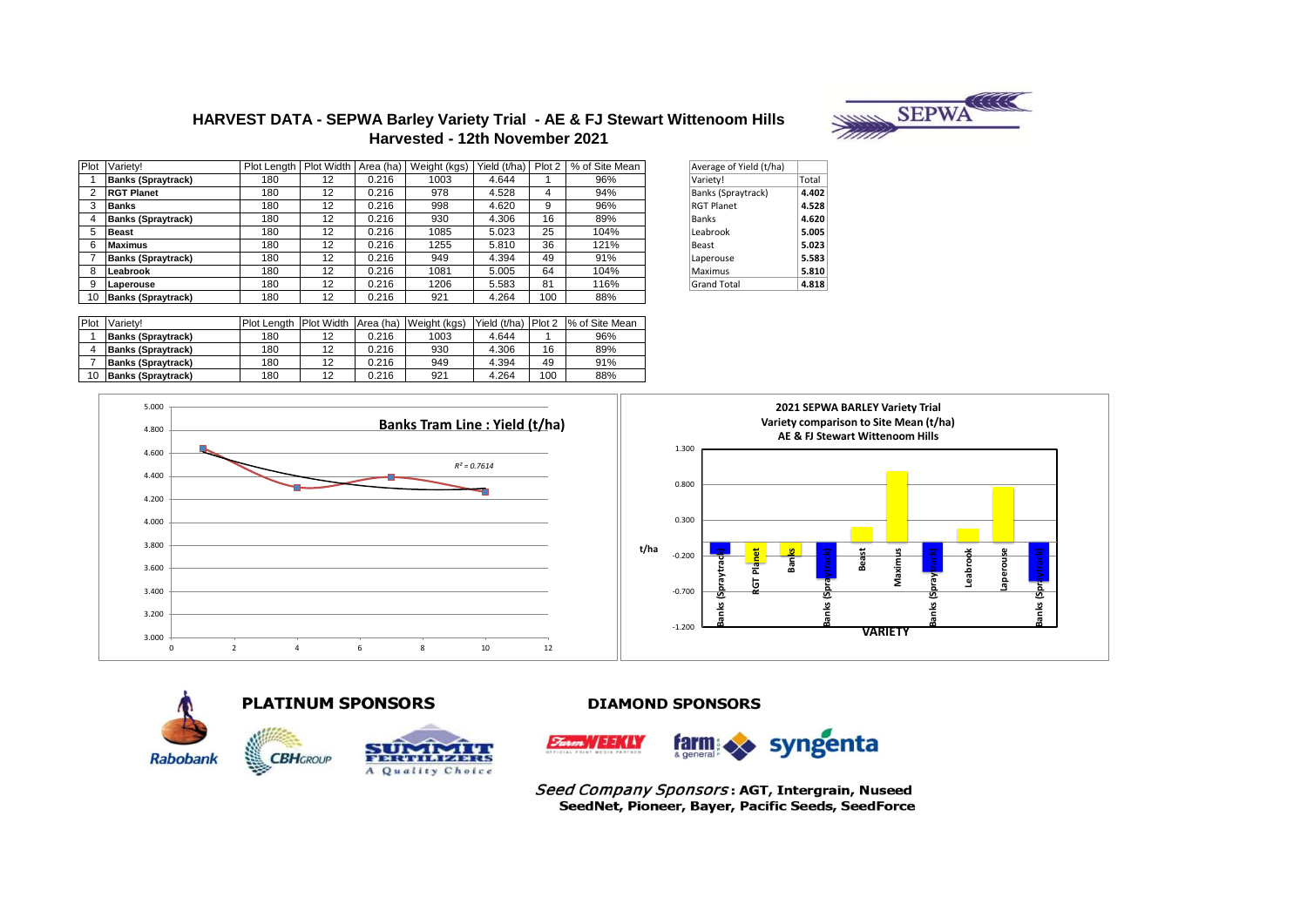



|                |                           | Yield  |                |
|----------------|---------------------------|--------|----------------|
| Plot           | Variety!                  | (t/ha) | % of Site Mean |
|                | <b>Banks (Spraytrack)</b> | 4.644  | 96%            |
| $\overline{2}$ | <b>RGT Planet</b>         | 4.528  | 94%            |
| 3              | <b>Banks</b>              | 4.620  | 96%            |
| 4              | <b>Banks (Spraytrack)</b> | 4.306  | 89%            |
| 5              | Beast                     | 5.023  | 104%           |
| 6              | Maximus                   | 5.810  | 121%           |
| 7              | <b>Banks (Spraytrack)</b> | 4.394  | 91%            |
| 8              | Leabrook                  | 5.005  | 104%           |
| 9              | Laperouse                 | 5.583  | 116%           |
| 10             | <b>Banks (Spraytrack)</b> | 4.264  | 88%            |
|                |                           |        |                |

*Headloss was noticed in RGT Plant, Beast and Leabrook (4 - 10 heads per m ²) Lodging in most plots with Banks and Beast worst. Maximus very little lodging, followerd by Laperouse*

Friday, 12 November 2021

#### **Site Details**

**Date Harvested** Friday, 12 November 2021 **Least significant difference 5%** 0.6051<br>**Seeding Rate:** 80 kg/ha **0.6051 CV % CV %** 3.5 **Seeding Rate:** 80 kg/ha **CV % CV %** 3.5

# **Plot Dimensions**

| Lenath<br>(m) | Width (m) | Area (m2) | <b>Conversion Factor</b> |
|---------------|-----------|-----------|--------------------------|
| 180           | 12        | 0.216     | 4.63                     |

**CBH**GROUP



# **PLATINUM SPONSORS**



## **DIAMOND SPONSORS**





Seed Company Sponsors: AGT, Intergrain, Nuseed SeedNet, Pioneer, Bayer, Pacific Seeds, SeedForce



**Soil Description:** Sandy Loam **Site Mean (t/ha)** 4.818<br> **Date Sown:** Sunday, 2 May 2021 **Since 2018 Probability Probability** 10.026 **Date Sown:** Sunday, 2 May 2021 **Probability Probability Probability** 2026 **Statistical Analysis**